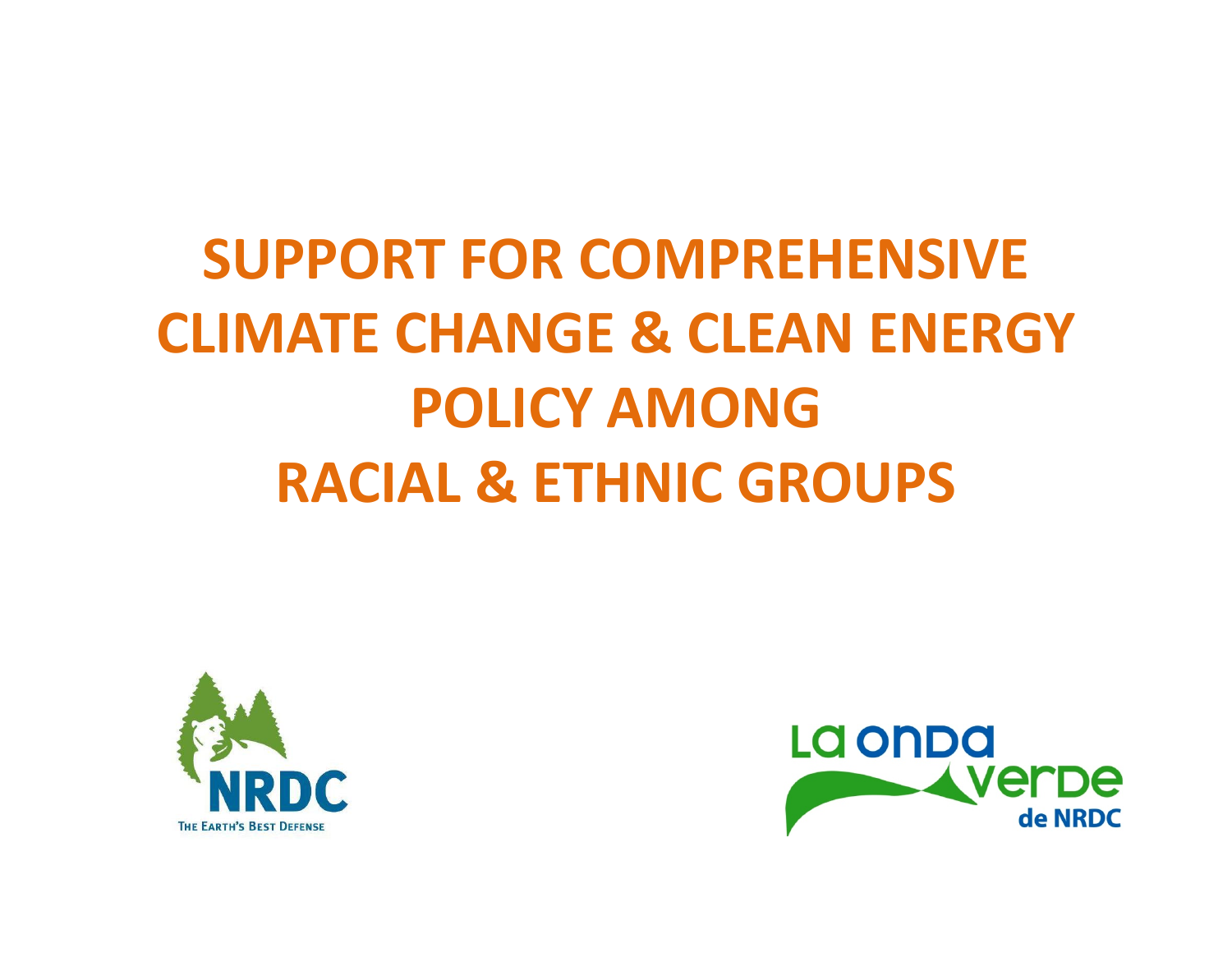- African‐American, Latino and other racial and ethnic communities often bear the brunt of global warming $^{\mathtt{1}}$ pollution. These groups also stand to gain from strong climate policy that limits carbon emissions and moves us towards clean, renewable energy. <sup>2</sup>
- A survey conducted by Yale and George Mason Universities in the fall of 2008 and revisited in 2009-2010  $^3$  found that despite <sup>a</sup> serious economic recession, **Americans supported a variety of climate change and energy policies**.
- • Hispanics, African‐Americans and other minorities were often the **strongest supporters** of policies to reduce greenhouse gas emissions, even where some of these policies would entail individual costs.

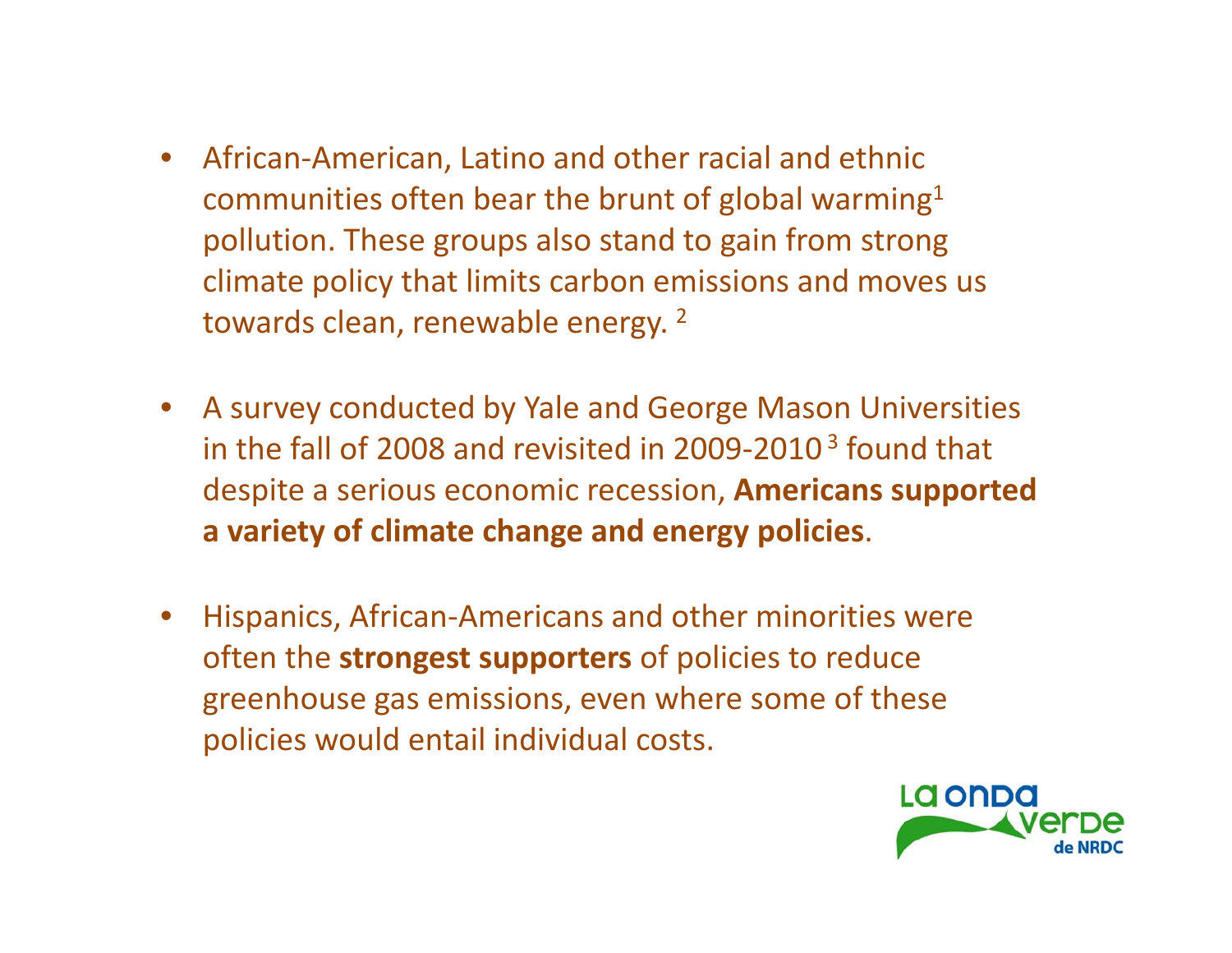#### *Americans Want Investments in Renewables*

Americans overwhelmingly supported funding for more research into renewable energy sources, such as wind and solar power (91%).

Support was consistent across all racial and ethnic groups, including Hispanics (85%), African Americans (95%), other races and ethnicities (94%) and non‐ Hispanic whites (92%).

The 2009‐2010 survey echoed this finding: over 75% of respondents supported investment in renewables, with little difference across all racial and ethnic groups.

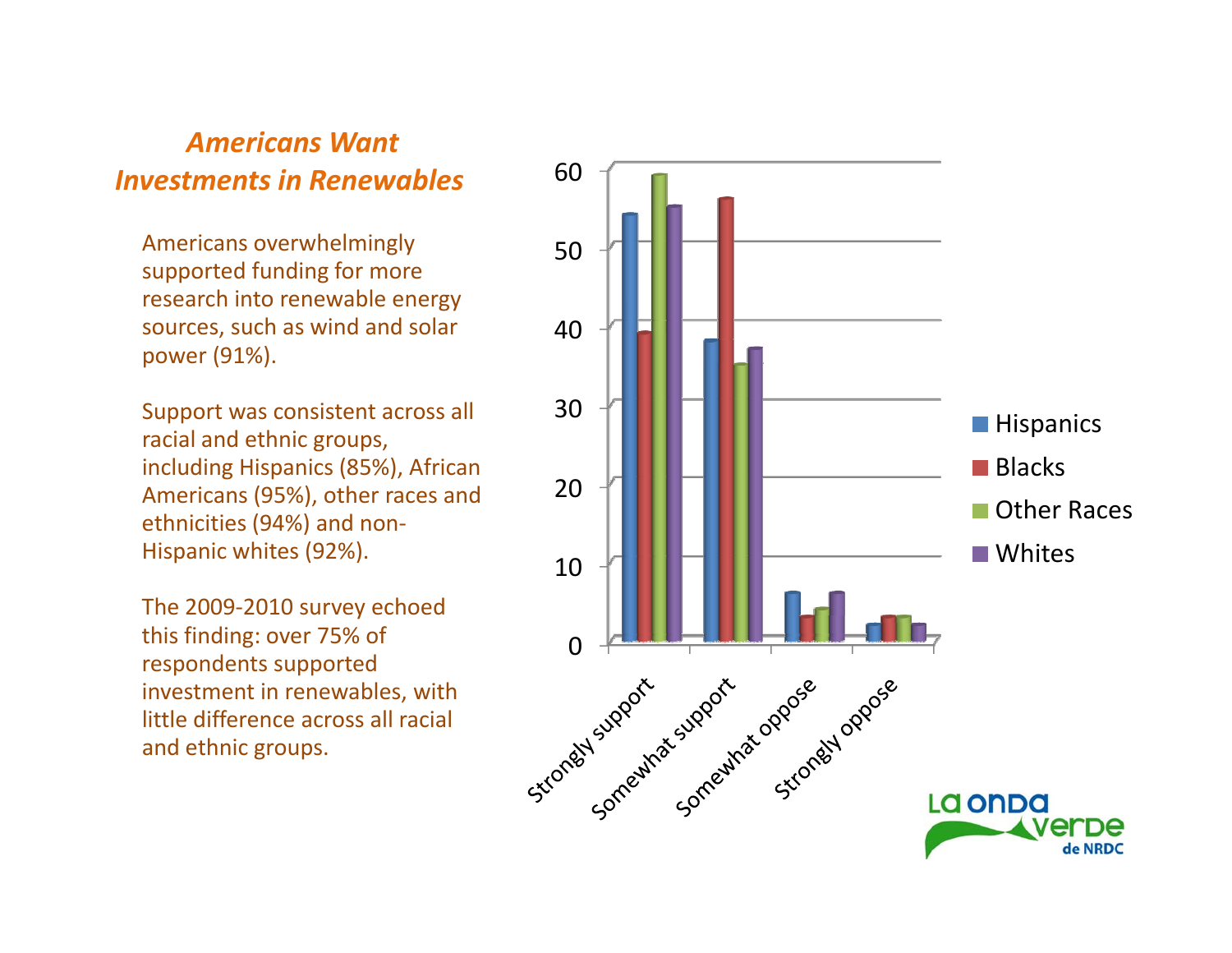#### *Regulation of CO<sup>2</sup> is Most Popular Policy*

Of all policies to tackle climate change, Americans most supported regulating carbon dioxide.

Over 80% supported this policy.

African Americans were the most likely to somewhat or strongly support this policy (89%), while Hispanics were the most likely to strongly support it (40%).

EPA's "endangerment finding" made in response to <sup>a</sup> U.S. Supreme Court ruling in 2007, calls for carbon dioxide to be considered <sup>a</sup> pollutant under the Clean Air Act, giving EPA the authority and obligation to regulate. <sup>4</sup>

Support remained high in the 2009‐ 2010 survey.



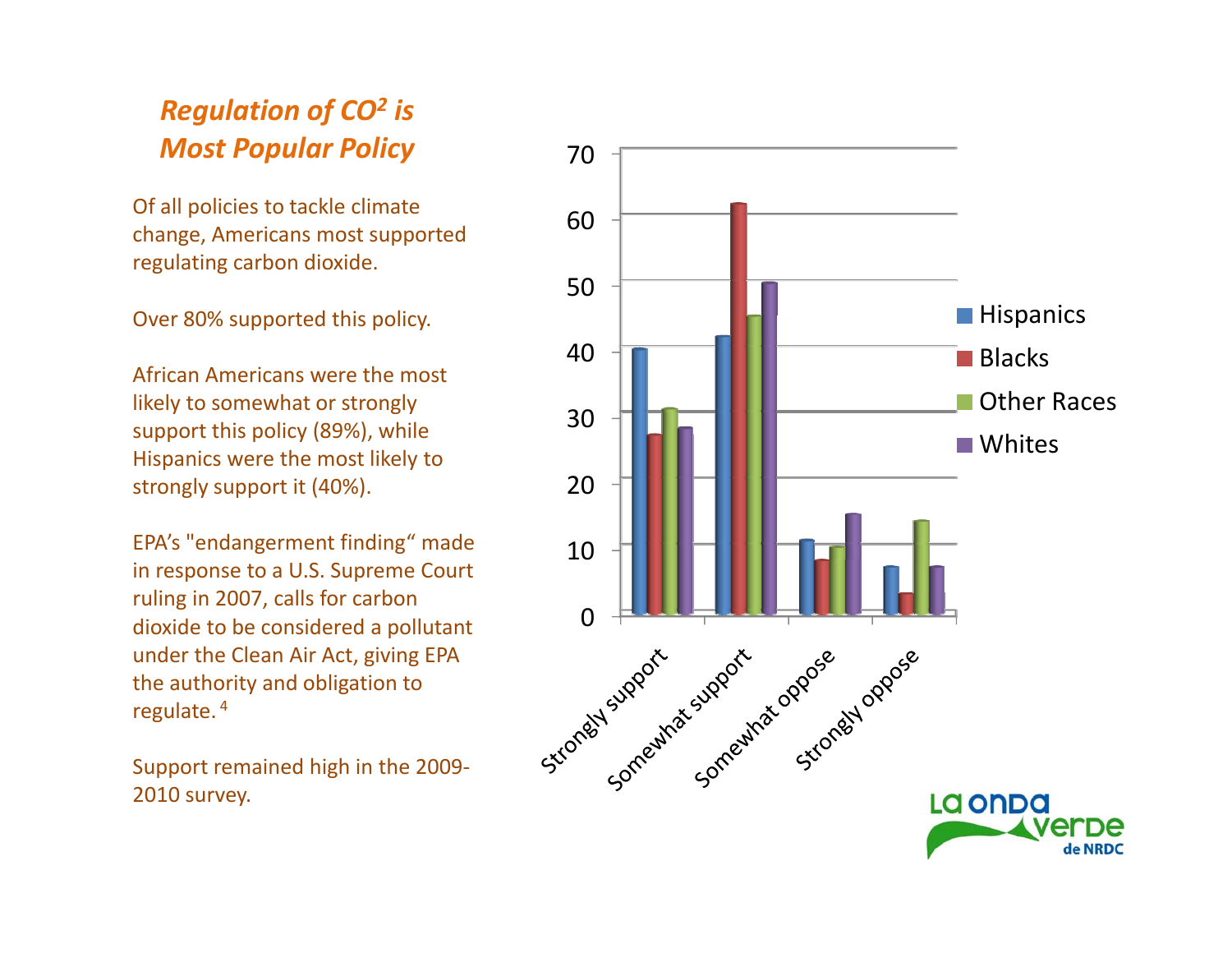### *Americans Support Renewable Portfolio Standards*

Renewable Portfolio Standards require electric utilities to produce <sup>a</sup> certain percentage of electricity from clean energy sources like wind or solar.

A large majority (72%) of Americans support requiring electric utilities to produce at least 20% of their electricity from renewable energy sources, even if it costs the average household an extra \$100 <sup>a</sup> year.

Again, there was little difference in support for this policy among racial or ethnic groups, although African Americans were somewhat less likely to strongly support this policy.

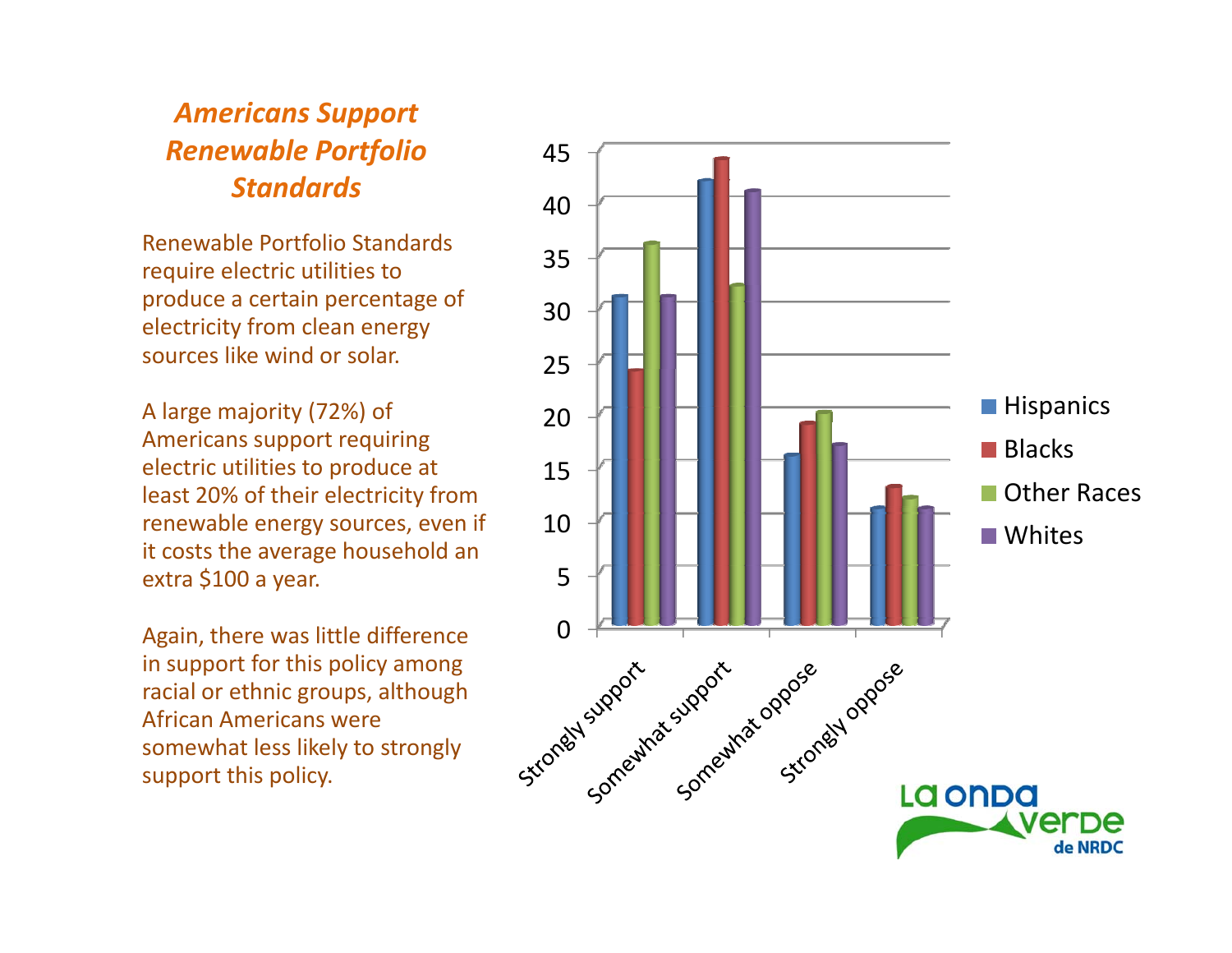#### *Cap and Trade Receives Favorable Support*

Cap and trade remains one of the preferred comprehensive legislative policies to reduce greenhouse gas emissions.

Cap and trade will place <sup>a</sup> mandatory cap on global warming pollution while using market mechanisms toencourage innovation and reduce emissions at a lower cost.

A majority of Americans supported cap and trade though less than other policies.

Hispanics supported <sup>a</sup> cap and trade policy more than others.

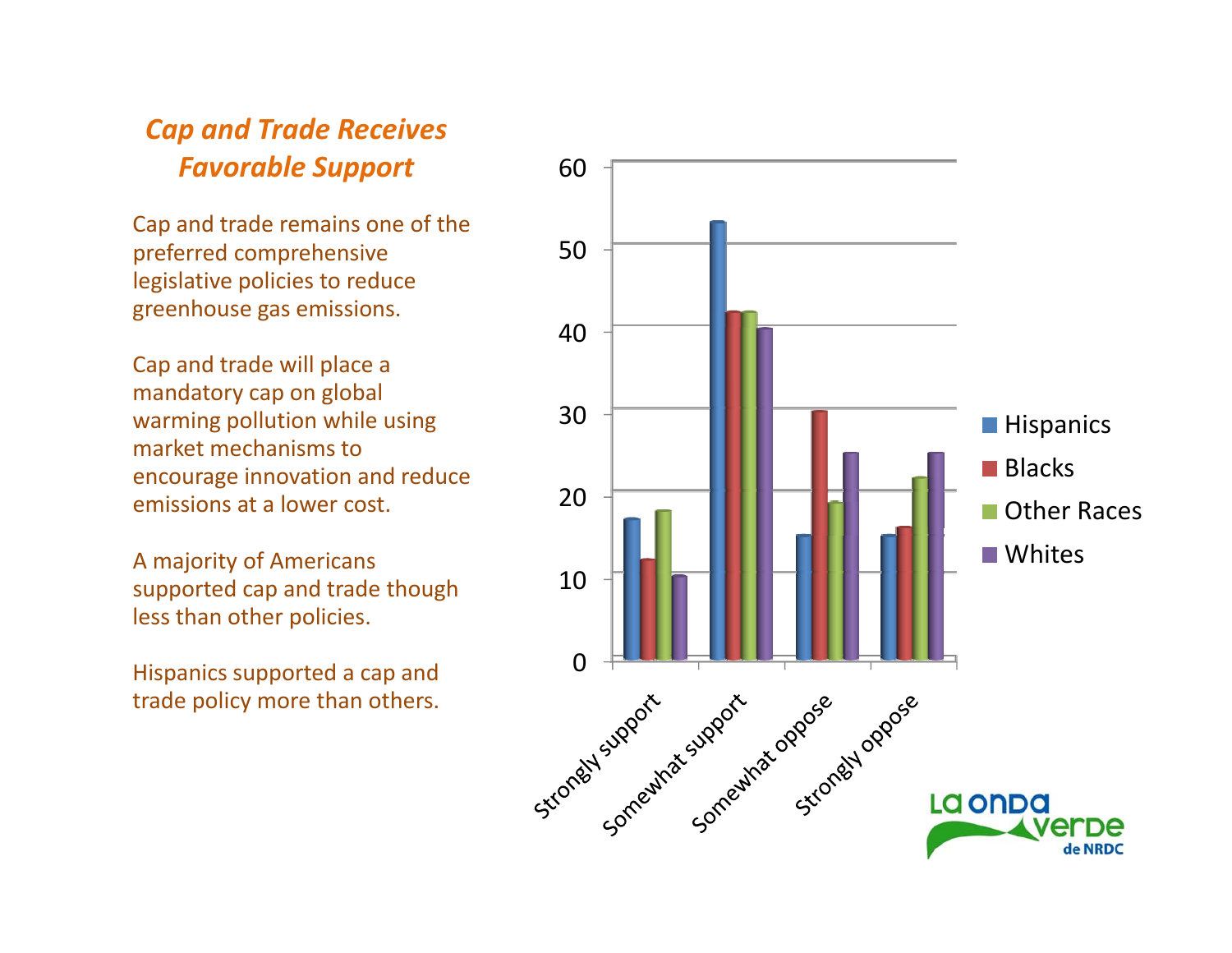## *Energy Efficiency is Important*

All racial and ethnic groups supported <sup>a</sup> variety of policies to improve energy efficiency.

- ¾ **Support was high for rebates and tax rebates** for people who purchase energy efficient vehicle or solar panels across all racial and ethnic groups, with somewhat higher strong support among "Other" races (46%), and somewhat lower strong support among African Americans (31%).
- ¾ **Large majorities of all racial and ethnic groups also supported government subsidies** to help improve the energy efficiency of households. Latinos were significantly more likely to strongly support this policy than other groups (39%).
- ¾ Most Americans (63%) said they supported <sup>a</sup> **special fund to help improve the energy efficiency of buildings and teach Americans how to reduce their energy use,** even if it added \$2.50 to their monthly electric bills. Hispanics (30%) and "Other" racial and ethnic groups (26%) were the most likely to strongly support this policy (30%).
- ¾ Likewise, all groups **supported <sup>a</sup> requirement that automakers make more fuel efficient cars and trucks**, even if they were more expensive, with "Other" races more strongly in support (53%), and African Americans somewhat less likely to strongly support this policy (34%).

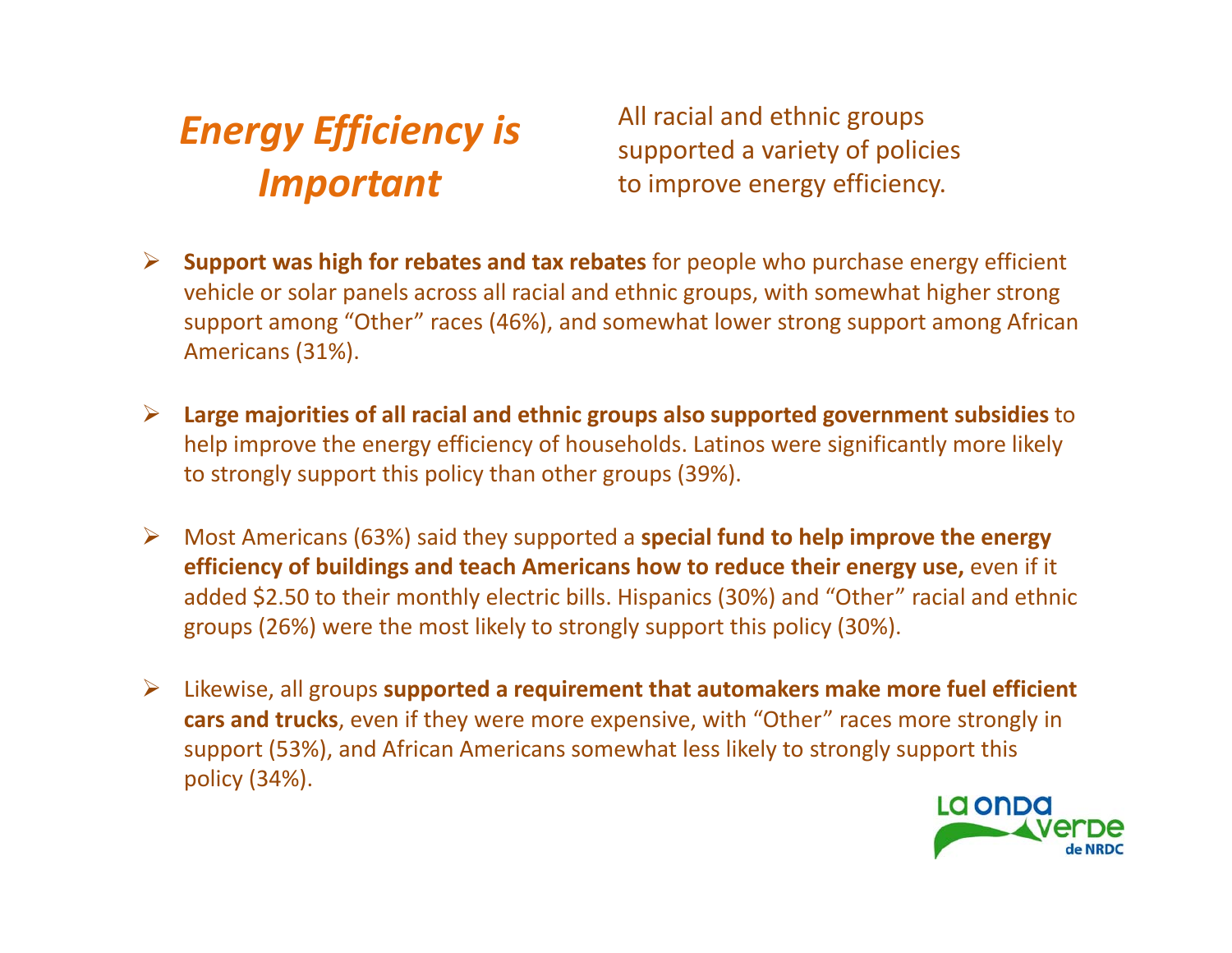## *Policy Support in 2010 by Racial & Ethnic Groups*

**Large majorities of all racial and ethnic groups continue to support strong government action on climate and energy**

- ¾ Funding more research into **renewable energy sources** (77‐91%);
- ¾ **Regulating carbon dioxide** as <sup>a</sup> pollutant (65‐86%);
- ¾ A 20% **renewable portfolio standard,** even if it costs the average household an extra \$100 <sup>a</sup> year (55‐72%);
- ¾ **Tax rebates** for solar panels and fuel‐efficient cars (81‐85%);
- ¾ Signing an **international climate change treaty** (55‐77%);
- ¾ Support for <sup>a</sup> **building energy efficiency** fund ranged from 49 to 71%;
- ¾ Support for **cap and trade** among different racial and ethnic groups ranged from 55 to 77%, but was less appealing than other options;
- ¾ Support for <sup>a</sup> **carbon tax** trended weaker ranging from 30 to 55%;